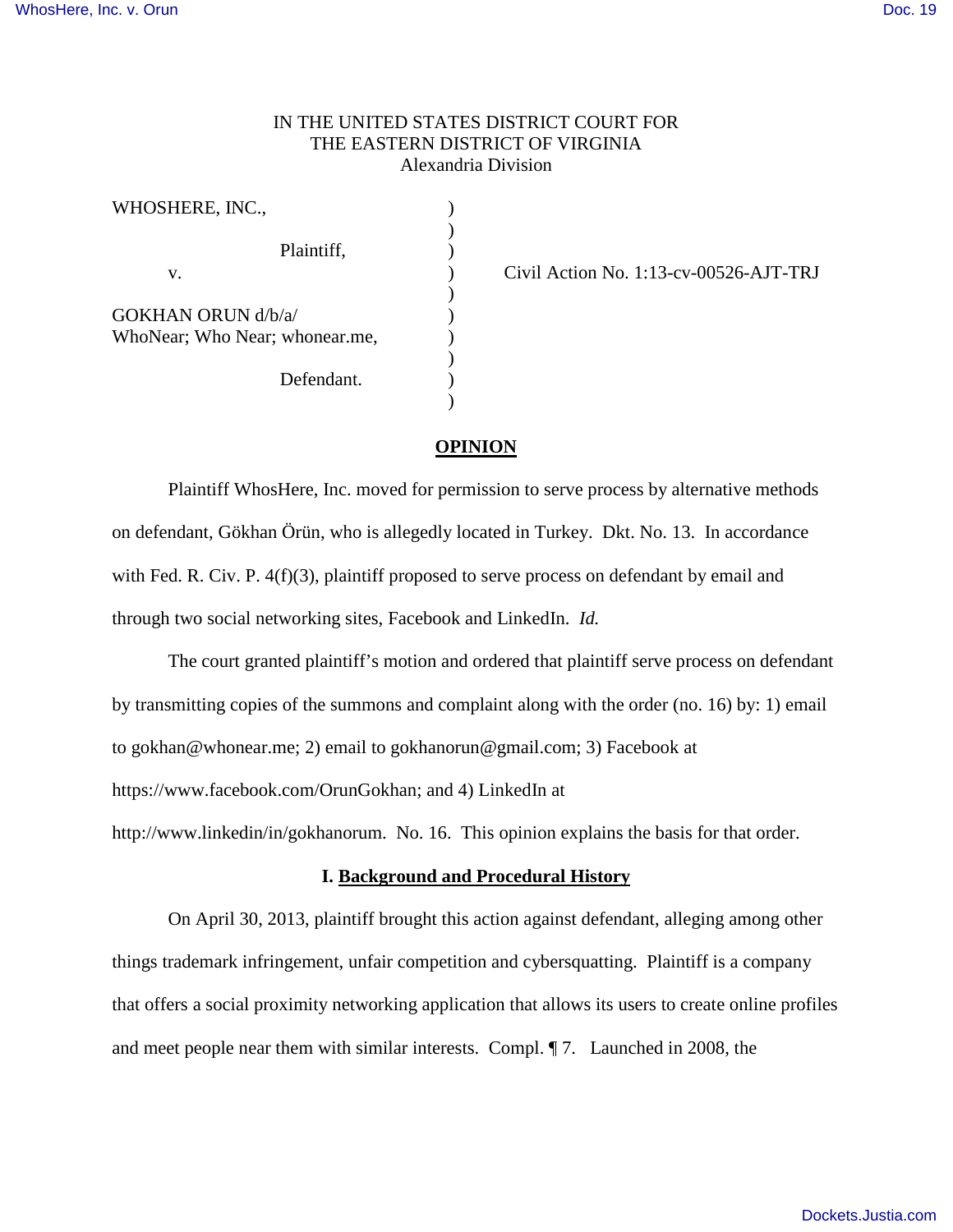WhosHere application can be operated on mobile and technology devices including smartphones and tablets. *Id.*

Defendant allegedly is an individual residing in and having his principal place of business in Turkey. Compl. ¶ 2. Defendant allegedly does business as "WhoNear" and "whonearme" which plaintiff asserts involves the unauthorized use of imitations of the WhosHere® trademark. Compl. ¶ 21. Plaintiff alleges that defendant developed a social proximity networking application and created a website, [www.whonear.me,](http://www.whonear.me/) ("defendant's website") offering defendant's application. Compl. ¶¶ 23-25; Exs. D; E. Defendant is listed as the registrant and administrative contact for www.whonear.me. Compl. ¶ 24.

On multiple occasions, plaintiff notified defendant of the alleged infringing activities but he continued to use the "WhoNear" name despite requests by plaintiff to cease. Compl. ¶ 27; No. 9-2 at ¶ 3. Plaintiff sent email communications addressed to defendant in hope of engaging in discussions to resolve the issue. No. 14 at Ex. 1. On April 1, 2012, defendant responded by email to plaintiff's communications using the email address, gokhan@whonear.me. *Id.* In this email correspondence, defendant allegedly stated that "[t]his is Gökhan, I'm founder and developer of WhoNear" and further stated that he would "like to talk." *Id.* Defendant provided plaintiff with additional contact information including a second email address, [gokhanorun@gmail.com,](mailto:gokhanorun@gmail.com) and a Skype username: gokhanorun. *Id.*

 In July 2013, plaintiff sent a courtesy copy of the complaint herein to defendant via email to [gokhan@whonear.me.](mailto:gokhan@whonear.me) *Id.* at ¶ 4. Defendant did not respond to this communication or any further communications. *Id*; No. 14 at 2.

Plaintiff attempted to serve process on defendant under Rule 4(f)(1) pursuant to the Convention of 15 November 1965 on the Service Abroad of Judicial and Extrajudicial

2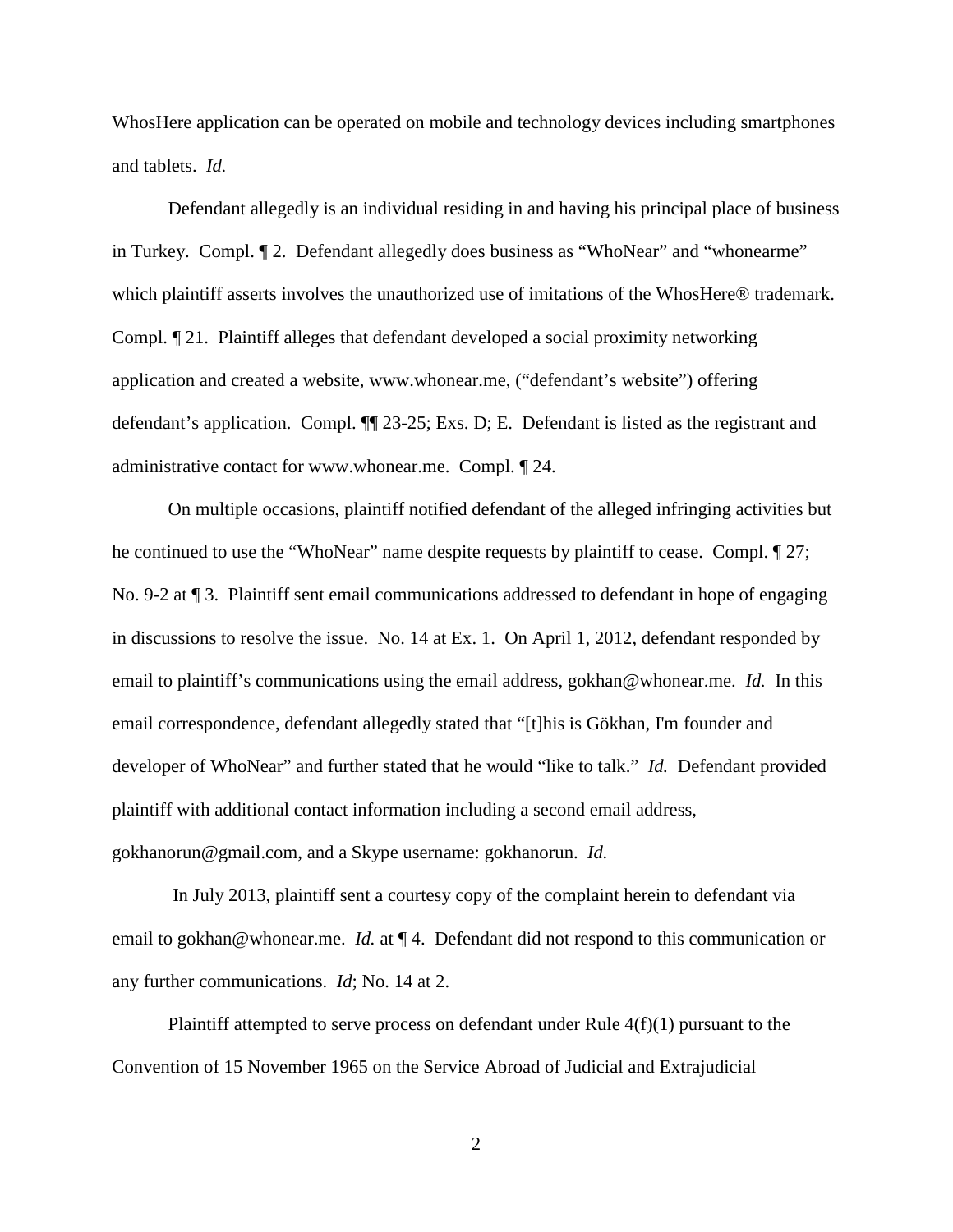Documents in Civil or Commercial Matters ("Hague Convention"). No. 9-2 at Ex. B. On August 19, 2013, plaintiff contacted the Turkish Ministry of Justice and provided it with copies of the summons and complaint translated into Turkish<sup>[1](#page-2-0)</sup> to be served on defendant at the address that was listed on defendant's website. *Id*. at ¶ 5. As the initial service deadline was approaching, on August 22, 2013, plaintiff requested an extension of time to serve the summons and complaint. No. 6. On September 4, 2013, the court granted plaintiff's motion and extended the time to serve process on defendant through February 7, 2014. No. 8.

On November 19, 2013, the Turkish Ministry of Justice returned the summons and complaint to the United States Office of Foreign Litigation ("OFL") because defendant could not be located at the address provided by plaintiff. No. 9-2 at ¶¶ 6-8; Exs. C, D. Plaintiff received these documents back from the OFL on December 16, 2013. *Id.* at ¶ 7.

 On January 22, 2014, plaintiff filed its second motion for an extension of time to serve process on defendant in accordance with the Hague Convention. No. 9. On January 28, 2014, plaintiff filed the present motion proposing that plaintiff be allowed to serve process on defendant through email and social networking websites pursuant to Rule 4(f)(3). No. 13.

#### **II. Legal Standard**

In order to serve process on an individual in a foreign country, a federal plaintiff must comply with both constitutional due process notice requirements<sup>[2](#page-2-1)</sup> and Rule  $4(f)$ . In order for service to satisfy due process, the methods of service must provide "notice reasonably calculated, under all the circumstances, to apprise interested parties of the pendency of the action and afford them an opportunity to present their objections." *Mullane v. Central Hanover Bank & Trust Co*, 339 U.S. 306, 314 (1950); *see also BP Prods. N. Am., Inc. v. Dagra*, 232 F.R.D. 263, 264 (E.D.

<u>.</u>

<span id="page-2-0"></span><sup>&</sup>lt;sup>1</sup> Defendant's April 1, 2012 correspondence with plaintiff was in English and plaintiff's email correspondences with defendant were in English. No. 9-2 at ¶ 3; Dkt. No. 14, Ex. 1.

<span id="page-2-1"></span><sup>&</sup>lt;sup>2</sup> U.S. CONST. amend. V ("No person ...shall be deprived of life, liberty, or property, without due process of law..."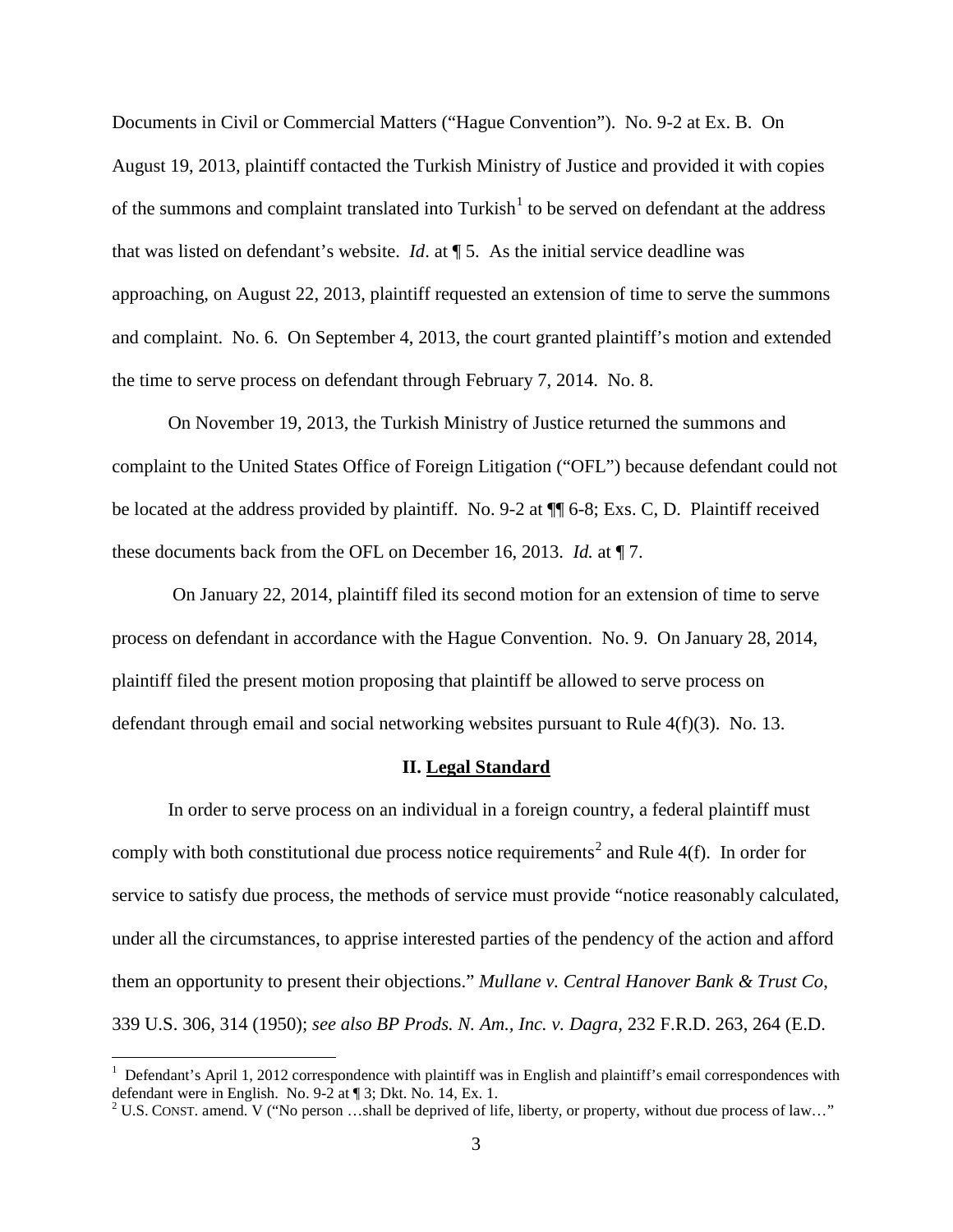Va. 2005). Rule 4(f)(1)-(3) governs service of process on an individual in a foreign country and provides three mechanisms of service:

(1) by any internationally agreed means of service that is reasonably calculated to give notice, such as those authorized by the Hague Convention on the Service Abroad of Judicial and Extrajudicial Documents; (2) if there is no internationally agreed means, or if an international agreement allows but does not specify other means, by [certain specified means outlined in the Rule] reasonably calculated to give notice . . .; or (3) by other means not prohibited by international agreement, as the court orders.

Recent decisions establish that courts applying Rule 4(f)(3) can order any means of service so long as it provides reasonable assurance that defendant will be notified of the lawsuit and is not prohibited by international agreement. *See Rio Props. v. Rio Int'l Interlink* 284 F.3d 1007, 1016-17 (9th Cir.2002); *BP Prods. N. Am., Inc.*, 232 F.R.D. at 265 (E.D. Va. 2005); *Liberty Media Holdings, LLC v. Sheng Gan*, No. 11-CV-02754-MSK-KMT, 2012 WL 122862 at \* 2 (D. Colo. Jan. 17, 2012). Ultimately, the decision whether to order alternative service of process under Rule 4(f)(3) is within the sound discretion of the court. *Henry Teichman v. Caspian Flat Glass OJSC*, 2013 WL 1644808, at \*1 (W.D. Pa. April 16, 2013); *BP Prods. N. Am., Inc.*, 236 F.R.D. at 271.

 It is well-established that Rule 4(f) does not establish a hierarchy of the three mechanisms of service of process. *See United States v. Lebanese Canadian Bank*, 285 F.R.D. 262, 266 (S.D.N.Y. 2012). The Ninth Circuit in *Rio Props. v. Rio Int'l Interlink* succinctly explained that service pursuant to Rule  $4(f)(3)$  is "neither a last resort nor extraordinary relief. It is merely one means among several which enables service of process on an international defendant." 284 F.3d at 1015. Thus, Rule 4(f) does not impose an exhaustion requirement and the court can order service pursuant to Rule  $4(f)(3)$  without requiring a plaintiff to first attempt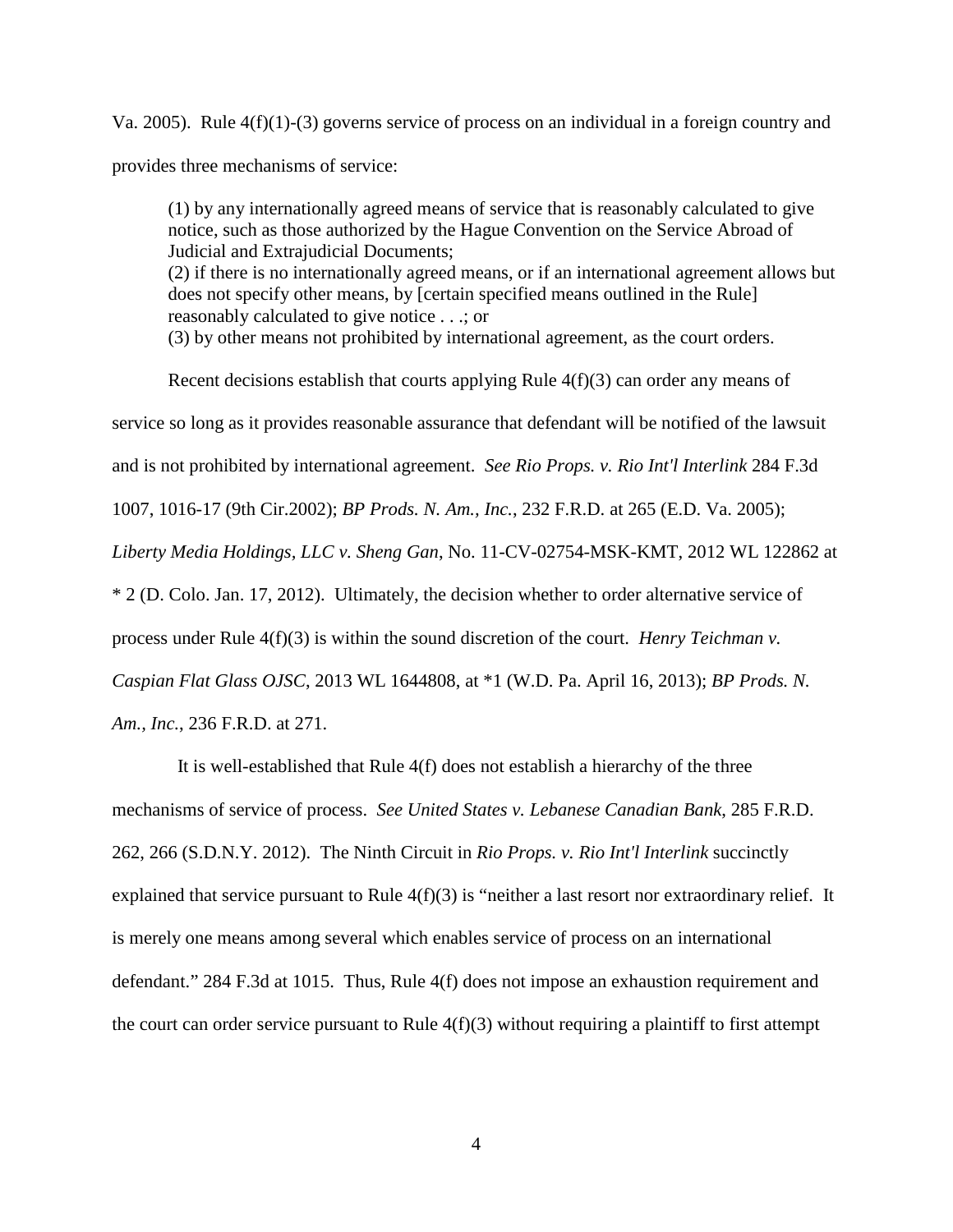service pursuant to Rule 4(f)(1) or Rule 4(f)(2).<sup>[3](#page-4-0)</sup> *Id; See also MorningStar v. Dejun*, 2013 WL 502474, at \*1 (C.D. Cal. Feb. 8, 2013).

In applying Rule  $4(f)(3)$ , a court may tailor the method of service to the circumstances so long as that method 1) is not prohibited by international agreement and 2) comports with constitutional notions of due process. *See Anticevtic*, 2009 WL 361739, at \* 3. Courts therefore have flexibly applied Rule 4(f)(3) to authorize service by differing modes of electronic and online communications including email and social networking sites like Facebook. *See, e.g.*, *PCCare247 Inc.*, 2013 WL 841037 at \*3-4 (S.D.N.Y Mar. 7, 2013) (permitting service by email and Facebook); *In re Int'l Telemedia Associates, Inc.*, 245 B.R. 713, 720 (Bankr. N.D. Ga. 2000) (applying Rule 4(f)(3), to authorize service on defendant by fax and email address); *Rio Properties, Inc.*, 284 F.3d at 1016 (permitting service by email); *Chanel, Inc. v. acheterchanel.com*, 2012 WL 3544844, at \*3 (S.D. Fla. Aug. 16, 2012) (authorizing service of process by email pursuant to Rule  $4(f)(3)$ ).

#### **III. Discussion**

 The court finds that service of process on defendant by email and social networking websites identified by defendant as belonging to him complies with both Rule  $4(f)(3)$  and constitutional due process.

### **A. The Proposed Means of Service Through Email and Social Media Websites Are Not Prohibited By an International Agreement**

Defendant is allegedly a resident of Turkey. The United States and Turkey are both signatories to the Hague Convention.<sup>[4](#page-4-1)</sup> Article 2 of the Hague Convention requires all judicial

 $\overline{a}$ 

<span id="page-4-0"></span><sup>&</sup>lt;sup>3</sup> While a plaintiff need not be required to demonstrate exigent or special circumstances before seeking an order pursuant to Rule  $4(f)(3)$ , still a court in its discretion may require a plaintiff to demonstrate why court intervention is necessary to effectuate service. *See BP Prods. N. Am., Inc. v. Dagra*, 232 F.R.D. 263, 264 (E.D. Va. 2005). <sup>4</sup> The Hague Convention on Private International law maintains a list of signatories available at

<span id="page-4-1"></span>http://www.hcch.net/index\_en.php?act=conventions.status&cid=17.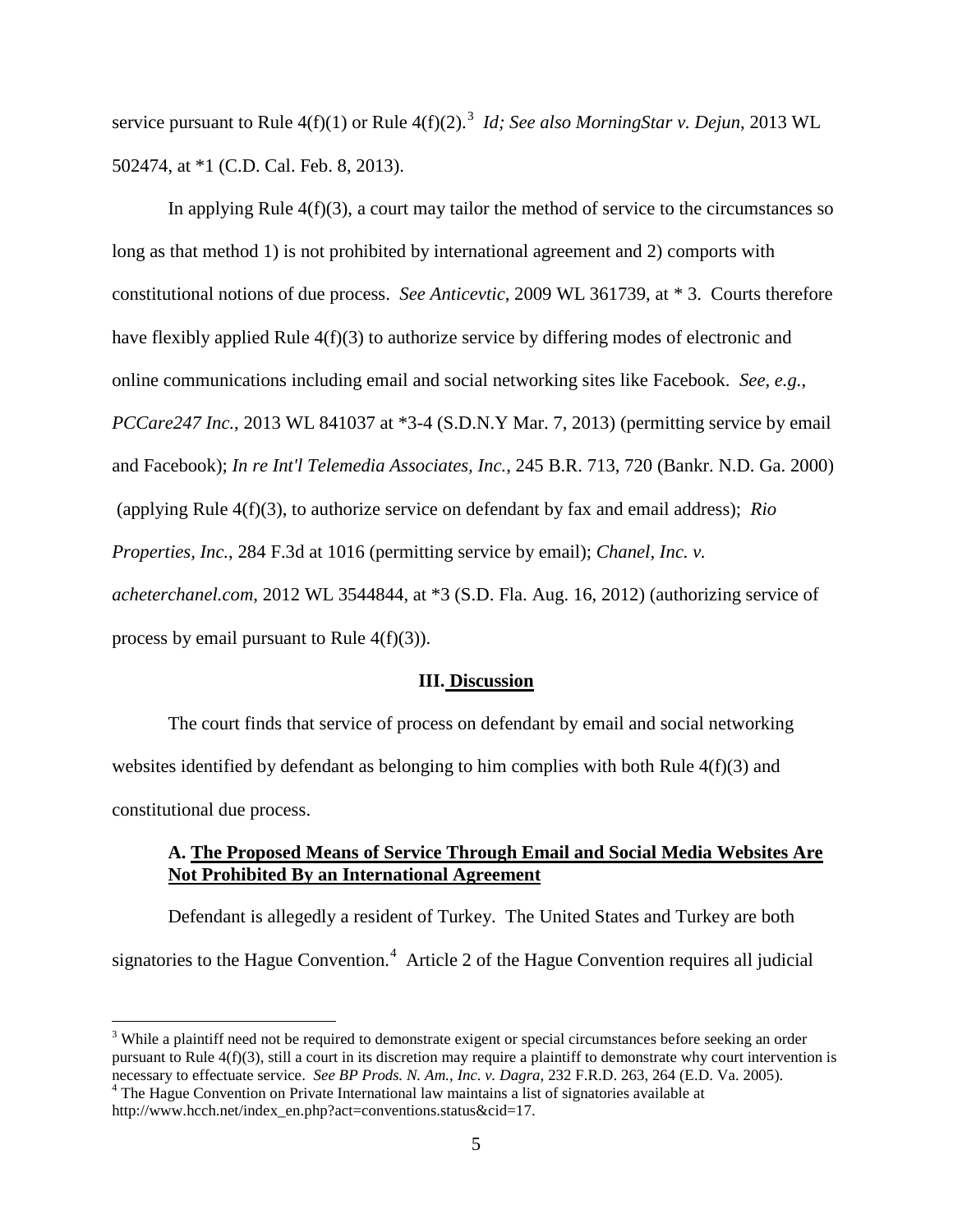documents in civil matters to be served through a Central Authority.<sup>[5](#page-5-0)</sup> However, Article 10 permits service of process through alternative means like "postal channels" and "judicial officers" provided that the destination state does not object to those means.<sup>[6](#page-5-1)</sup> Although Turkey has objected to the means listed in Article 10, its objection is specifically limited to the enumerated means of service in Article  $10<sup>7</sup>$  $10<sup>7</sup>$  $10<sup>7</sup>$  Where a signatory nation objects to the methods of service listed in Article 10, the court can order alternative methods of service not explicitly stated in Article 10. *See Richmond Techs.*, 2011 WL 2607158 at \*12-13; *Garung v. Malhorta*, 279 F.R.D. 215, 219 (S.D.N.Y. 2011) ("Where a signatory nation has objected to only those means of service listed in Article<sup>[10]</sup>, a court acting under Rule  $4(f)(3)$  remains free to order alternative means of service that are not specifically referenced in Article [10])"; *Anticevtic*, 2009 WL 361739 at \* 4 (permitting service by publication when recipient nations did not explicitly object to such method of service). Here, Turkey has not specifically objected to service by email or social media networking sites which are not explicitly listed as means of service under Article 10.

Several courts have permitted service of process by email and other electronic communications where the country in which the defendant resides only generally objects to Article 10. *Garung v. Malhorta*, 279 F.R.D. 215, 219 (S.D.N.Y. 2011); *F.T.C. v. PCCare247 Inc.*, 2013 WL 841037 at \*3-4 (S.D.N.Y Mar. 7, 2013) (permitting service by email and Facebook); *Facebook Inc. v. Banana Ads*, LLC, 2012 WL 1038752, at \*2 (N.D. Cal. Mar. 27, 2012) (referencing cases where service by email did not violate the Hague Convention).

 $\overline{a}$ 

<span id="page-5-0"></span><sup>5</sup> Hague Convention on Service Abroad of Judicial and Extrajudicial Documents art. 2, Nov. 15, 1965, 20 U.S.T. 361, 658 U.N.T.S. 163.

<span id="page-5-1"></span><sup>6</sup> *Id*. at Art. 10.

<span id="page-5-2"></span><sup>7</sup> *See* Declarations and Reservations, Hague Convention on Private International Law available at http://www.hcch.net/index\_en.php?act=authorities.details&aid=277.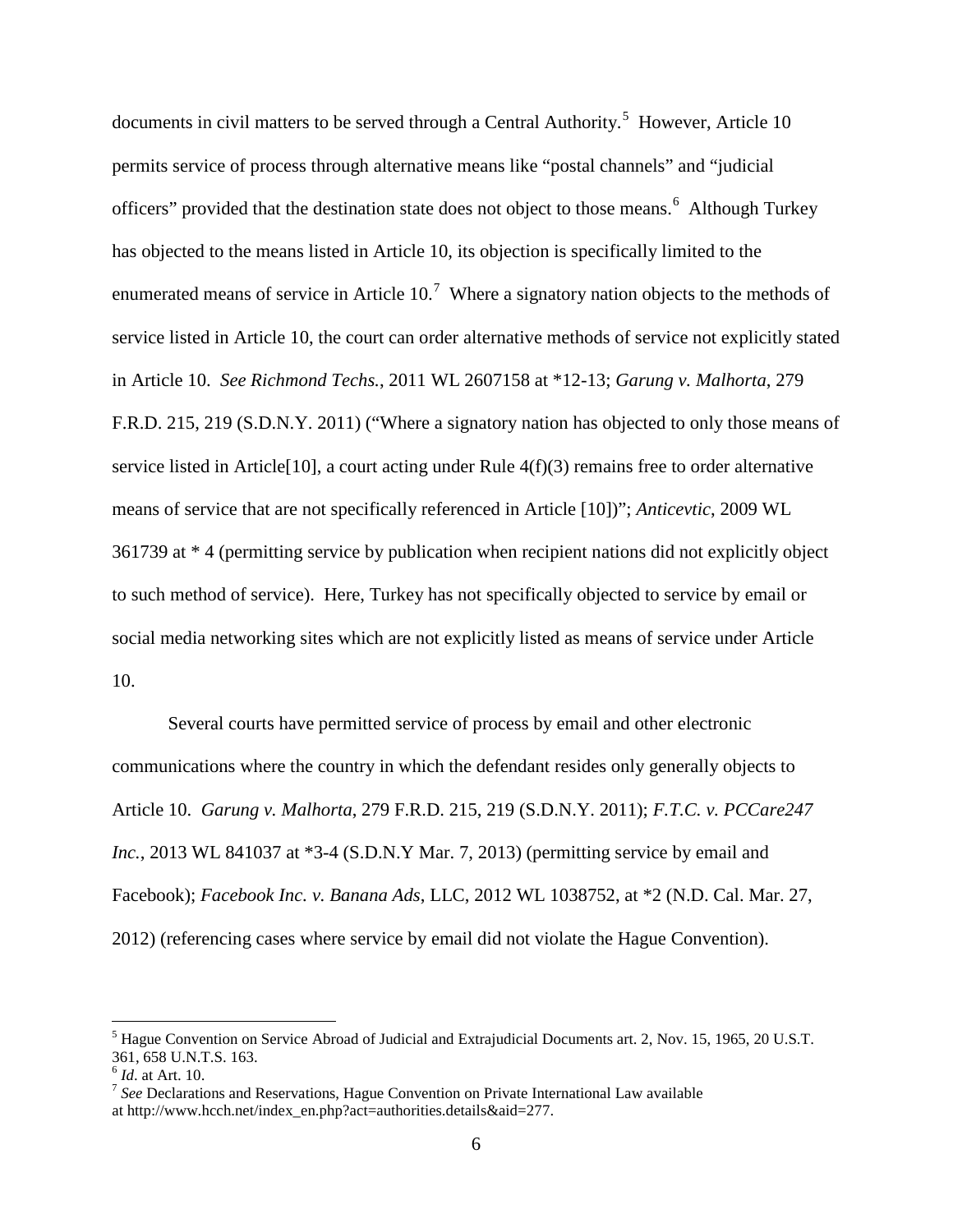Likewise, the court finds that the alternative methods proposed by plaintiff here do not violate any international agreement.

## **B. The Proposed Means of Service Comport With Due Process Because They Are Reasonably Calculated Under the Circumstances To Provide Notice**

The court finds that service of process through all four means of service, two email and two social networking accounts ostensibly belonging to defendant, comports with due process because it is reasonably calculated under the circumstances to provide defendant notice of this suit. Collectively, these four methods are highly likely to provide defendant notice of this litigation, because defendant himself provided plaintiff with these email contacts, and also referred plaintiff to the social networking profiles which appear to be regularly viewed and maintained by defendant.<sup>[8](#page-6-0)</sup> No. 14 at 6; Ex. 1.

Here, on April 1, 2012, defendant, using the email address [gokhan@whonear.me,](mailto:gokhan@whonear.me) responded to plaintiff's email correspondence which was addressed to defendant at gokhan@whonear.me. *Id*. In this email, defendant stated that he was the "founder and developer of WhoNear" and stated that he would "like to talk" with plaintiff further about the matter. *Id.* In that email, defendant provided plaintiff with the alternative email address, [gokhanorun@gmail.com](mailto:gokhanorun@gmail.com) with a proceeding note stating that "you can find me in all social network [sic] with this email address." *Id.* Plaintiff identified that defendant has Facebook and LinkedIn accounts under the name, Gokhan Orun, which contain information about defendant's involvement in the social networking and mobile technology business including WhoNear. No. 14 at 6; fn. 4. Moreover, the facts that gokhan@whonear.me contains the email host "WhoNear.me", the alleged infringing application, and his alleged social networking accounts all

<u>.</u>

<span id="page-6-0"></span> $8$  No. 14 at 6; fn. 4 (plaintiff describing that "Mr. Örün last posted to his Facebook page on January 22, 2014 and subsequently responded to a commenter. *See* https://www.facebook.com/OrunGokhan. He also last updated his LinkedIn page sometime in January 2014. *See* http://www.linkedin.com/in/gokhanorun.").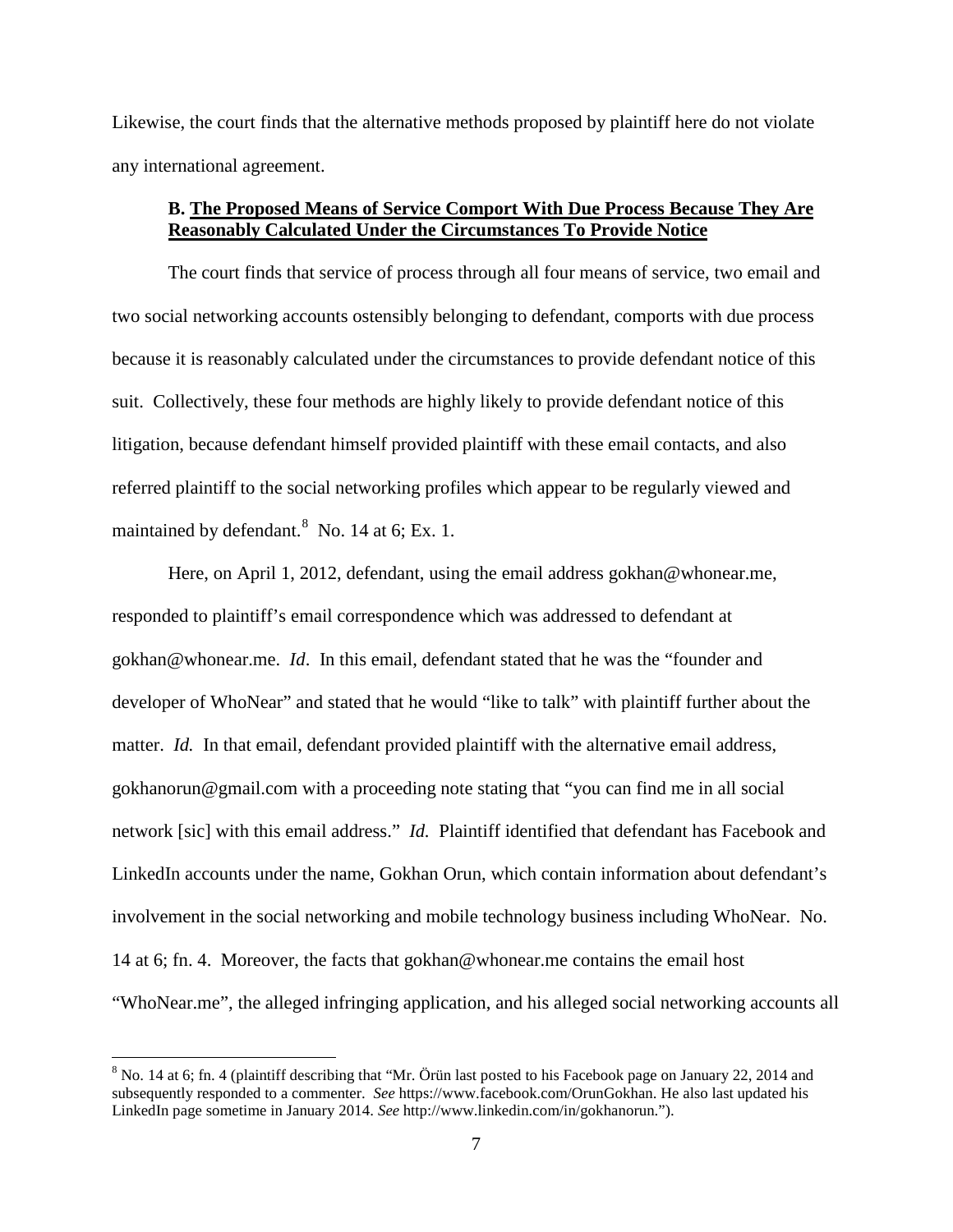contain defendant's first and last name linking him to WhoNear strongly corroborates the assertion that these email addresses and social networking accounts belong to defendant. In addition, the content of defendant's email to plaintiff containing his social networking and email contacts strongly implies that these are his preferred methods of communication which he regularly uses.<sup>[9](#page-7-0)</sup>

Moreover, prior to and after the filing of the lawsuit, plaintiff electronically communicated with defendant about the basis of the lawsuit and even emailed defendant a copy of the complaint. No. 9-2 at ¶¶ 3-6. In tailoring alternative methods of process pursuant to Rule 4(f)(3), courts have taken into consideration whether defendant already possessed either knowledge of suit or that he may be the subject to a suit. *BP Prods. N. Am., Inc.*, 236 F.R.D. at 272. In the case at hand, plaintiff has shown that defendant is presumably abreast of both the subject matter of the litigation and is likely already in receipt of the complaint. For these reasons, the court finds that the proposed methods of service comport with due process because they are reasonably calculated to give defendant notice of the suit. This holding finds support in the decisions of other courts discussed above.

Finally, while the court finds that plaintiff could have sought an order pursuant to Rule  $4(f)(3)$  without first resorting to Rule  $4(f)(1)$  or (2), the court notes that even were this not so, this plaintiff did seek unsuccessfully to effectuate service on the defendant through the Hague Convention pursuant to Rule 4(f)(1). Thus, even if Rule 4 did create a hierarchy of methods of

 $\overline{a}$ 

<span id="page-7-0"></span><sup>9</sup> Additionally, the court finds that service of process by email and social networking sites is particularly appropriate here considering that defendant is in the technology business and allegedly identifies himself as a "mobile technology enthusiast" on his LinkedIn page. *See Philip Morris v. Veles Ltd.*, 2007 WL 725412 at \*3 (S.D. NY Mar. 12, 2007) (authorizing service by email and fax where "defendants conduct business extensively through their Internet website and corresponds regularly with customers via email"); *See* LinkedIn, http://www.linkedin.com/in/gokhanorun (last visited February 11, 2014).